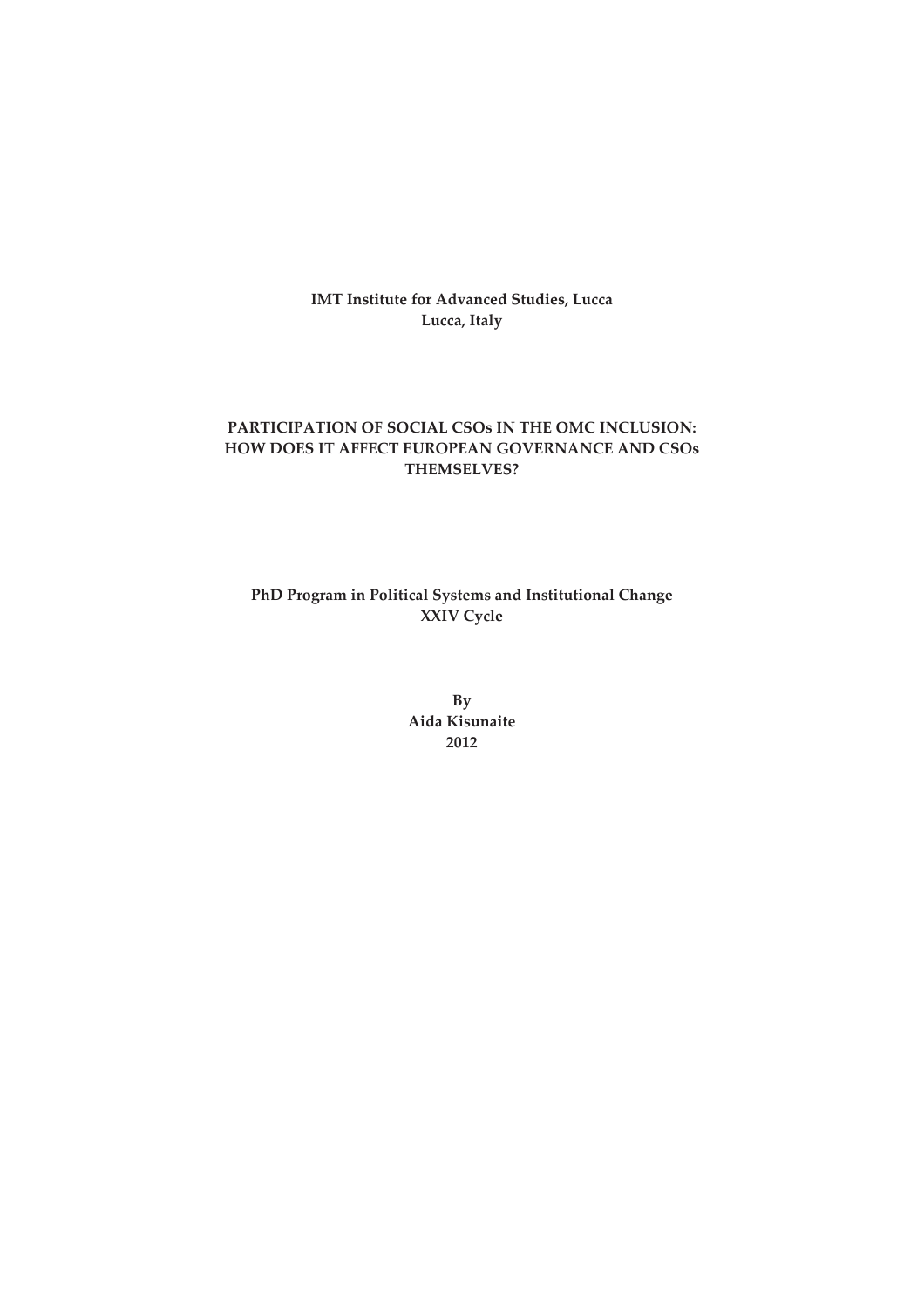Reviewers Page

## The dissertation of Aida Kisunaite is approved.

Programme Coordinator: Prof. Giovanni Orsina, Luiss-Guido Carli University

Supervisor(s): Prof. Bruno Dente, Politecnico di Milano

Tutor(s): Assist. Prof. Antonio Masala, IMT Lucca

The dissertation of Aida Kisunaite has been reviewed by:

Prof. Stefan Collignon, Scuola Superiore Sant' Anna, Pisa

Assist Prof. Antonio Masala, IMT Lucca

**IMT Institute for Advanced Studies, Lucca** 2012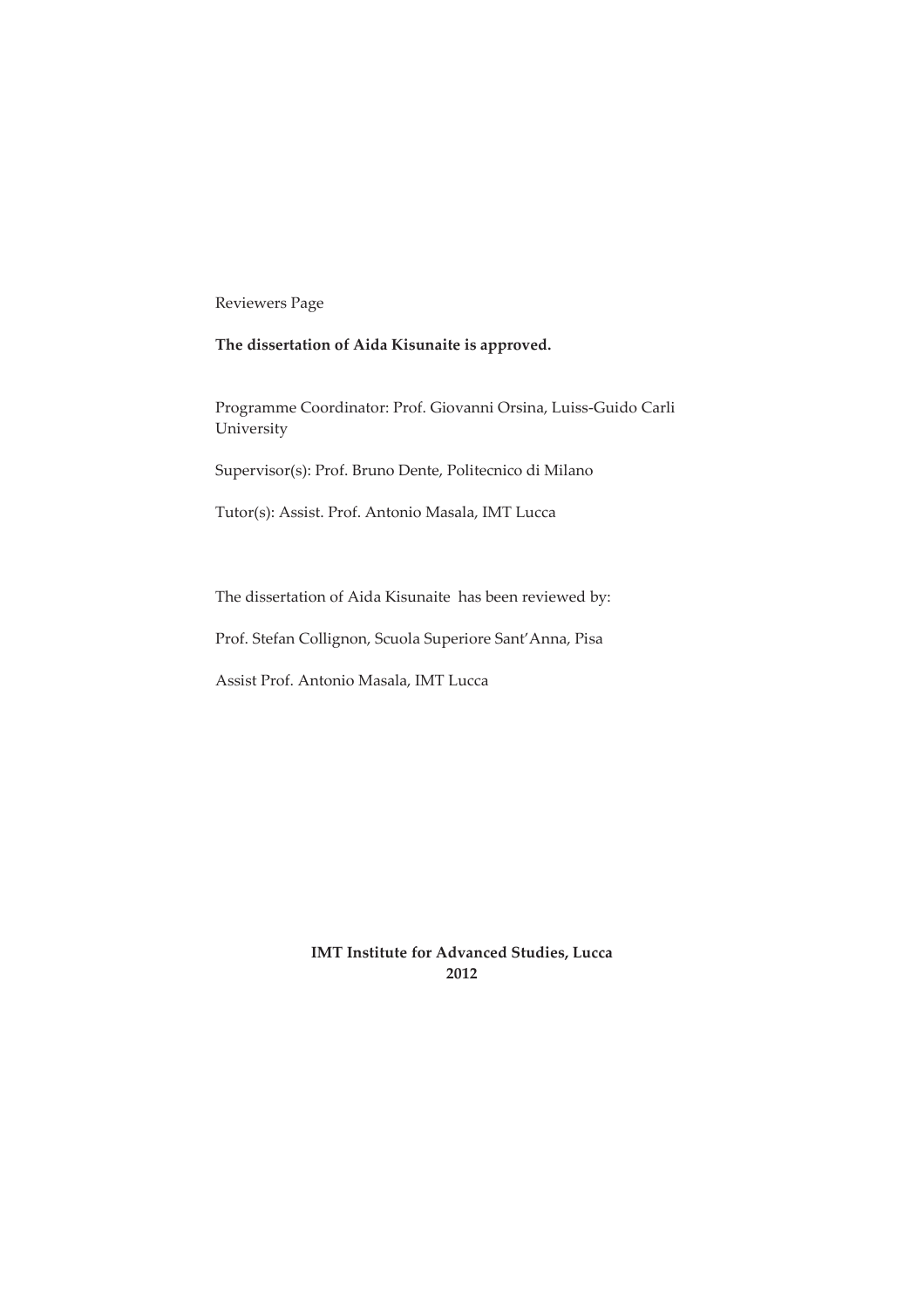# **TABLE OF CONTENTS**

| 1.1. Linking European governance and civil society 5<br>1.2. Participation in the OMC inclusion and OMC employment9<br>1.2.2. OMC and national CSOs participation 13<br>1.2.3. OMCs' impact on CSOs participation in Lithuania18<br>1.2.4. Limited OMCs' impact - theoretical and empirical |  |
|---------------------------------------------------------------------------------------------------------------------------------------------------------------------------------------------------------------------------------------------------------------------------------------------|--|
|                                                                                                                                                                                                                                                                                             |  |

iii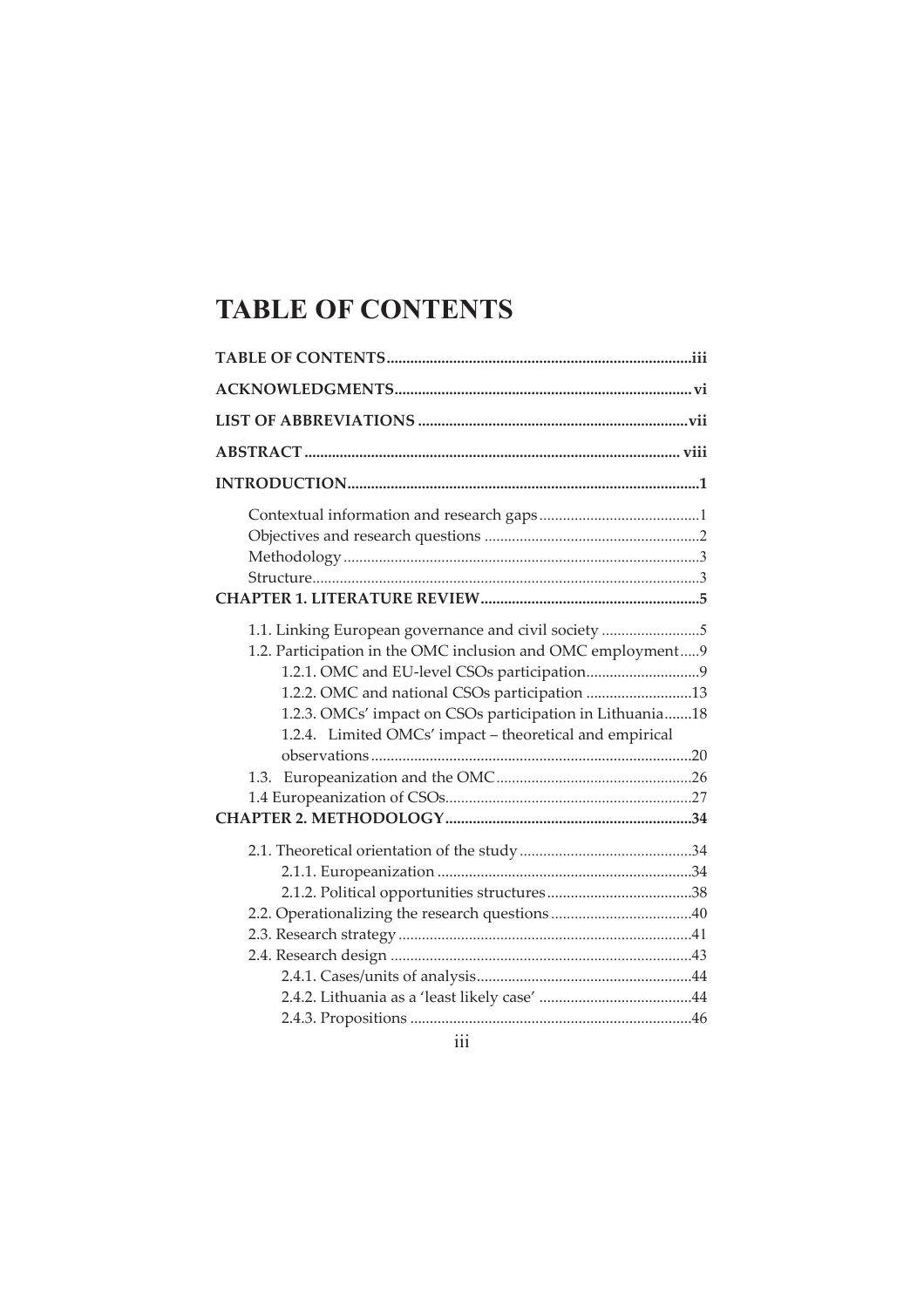| 2.5.2. Introduction to the Research Material49                     |  |
|--------------------------------------------------------------------|--|
|                                                                    |  |
|                                                                    |  |
| CHAPTER 3. EUROPEAN SOCIAL NETWORKS 55                             |  |
| 3.1. General remarks - development of EU's social policy55         |  |
|                                                                    |  |
|                                                                    |  |
|                                                                    |  |
|                                                                    |  |
|                                                                    |  |
|                                                                    |  |
|                                                                    |  |
| 3.3.1. European networks and the OMC - general context  98         |  |
| 3.3.2. European networks participation in the OMC cycle99          |  |
| 3.3.3. European networks and institutions 102                      |  |
| 3.3.4. European Networks and European Events 105                   |  |
| 3.3.5. European networks and their members107                      |  |
| 3.3.6. Future of the Social OMC in the framework of Europe         |  |
| 2020. European Platform Against Poverty. 109                       |  |
|                                                                    |  |
|                                                                    |  |
| 4.1. Poverty and social exclusion reduction policy in Lithuania115 |  |
|                                                                    |  |
| 4.3. Lithuanian social CSOs and their participation in social      |  |
|                                                                    |  |
| 4.3.1. Introduction to Lithuanian CSOs: EAPN Lithuania,            |  |
| NISC, Caritas Lithuania, HRMI, LNF, and Heifer Baltic              |  |
|                                                                    |  |
|                                                                    |  |
| 4.3.3. NAP/NSR on social protection and social inclusion  124      |  |
| 4.3.4. Joint reports on social protection and social inclusion133  |  |
| 4.3.5. Peer Review in Social Protection and Social Inclusion133    |  |
| 4.3.6. Lithuanian CSOs participation in European meetings of       |  |
| the contract of the contract of                                    |  |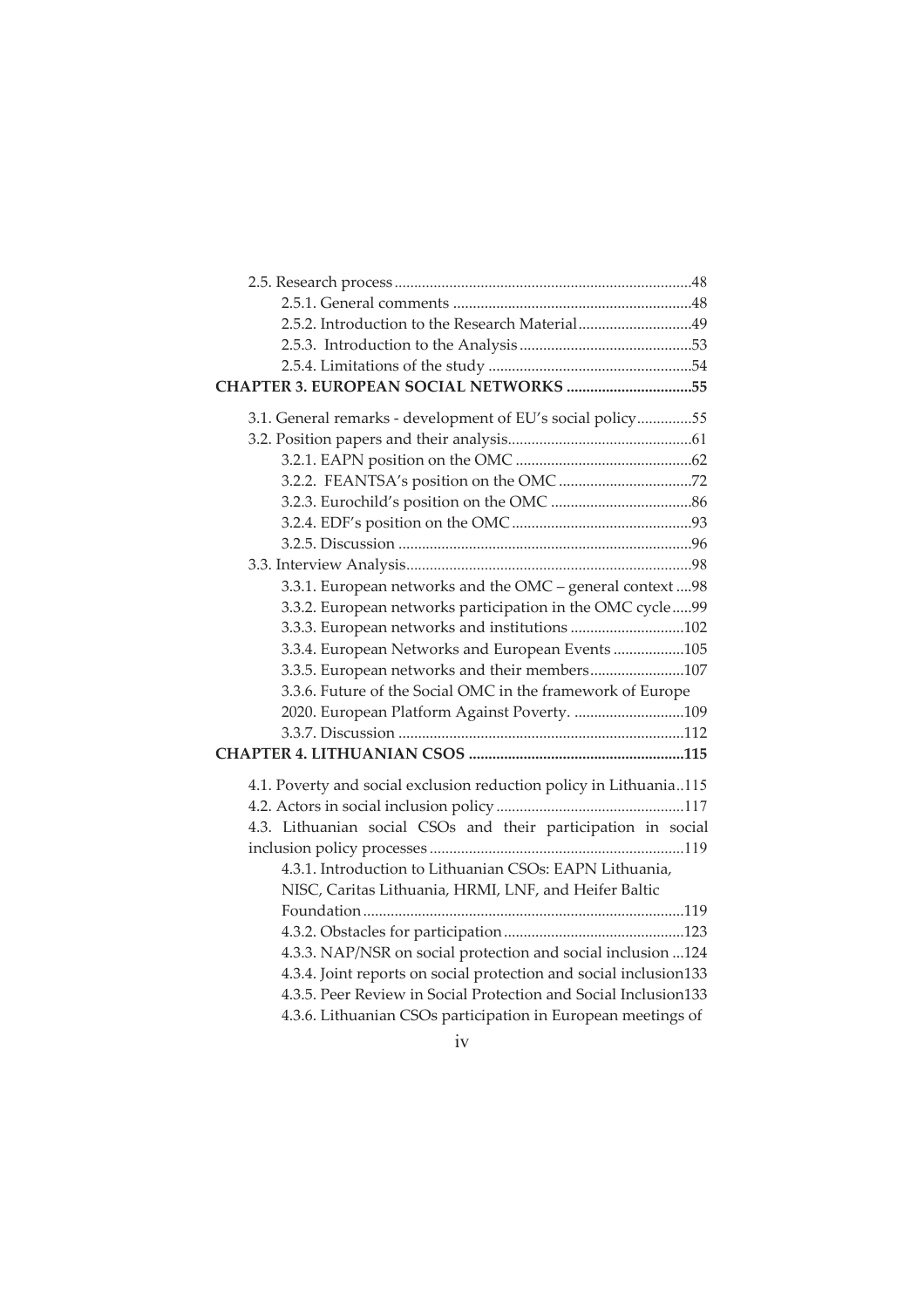| 4.3.7. European Round table on Poverty and Social Inclusion   |      |
|---------------------------------------------------------------|------|
|                                                               |      |
|                                                               |      |
|                                                               |      |
|                                                               |      |
| 4.4.1. Government position on the OMC and its relations with  |      |
| social NGOs- Ministry of Social Security and Labour 142       |      |
| 4.4.2. Lithuanian Delegates to Social Protection Committee145 |      |
|                                                               | .145 |
| 4.5. Participation of Lithuanian CSOs in European networks146 |      |
|                                                               |      |
|                                                               |      |
|                                                               |      |
|                                                               |      |
|                                                               |      |
|                                                               |      |
|                                                               |      |

 $\bar{\mathbf{V}}$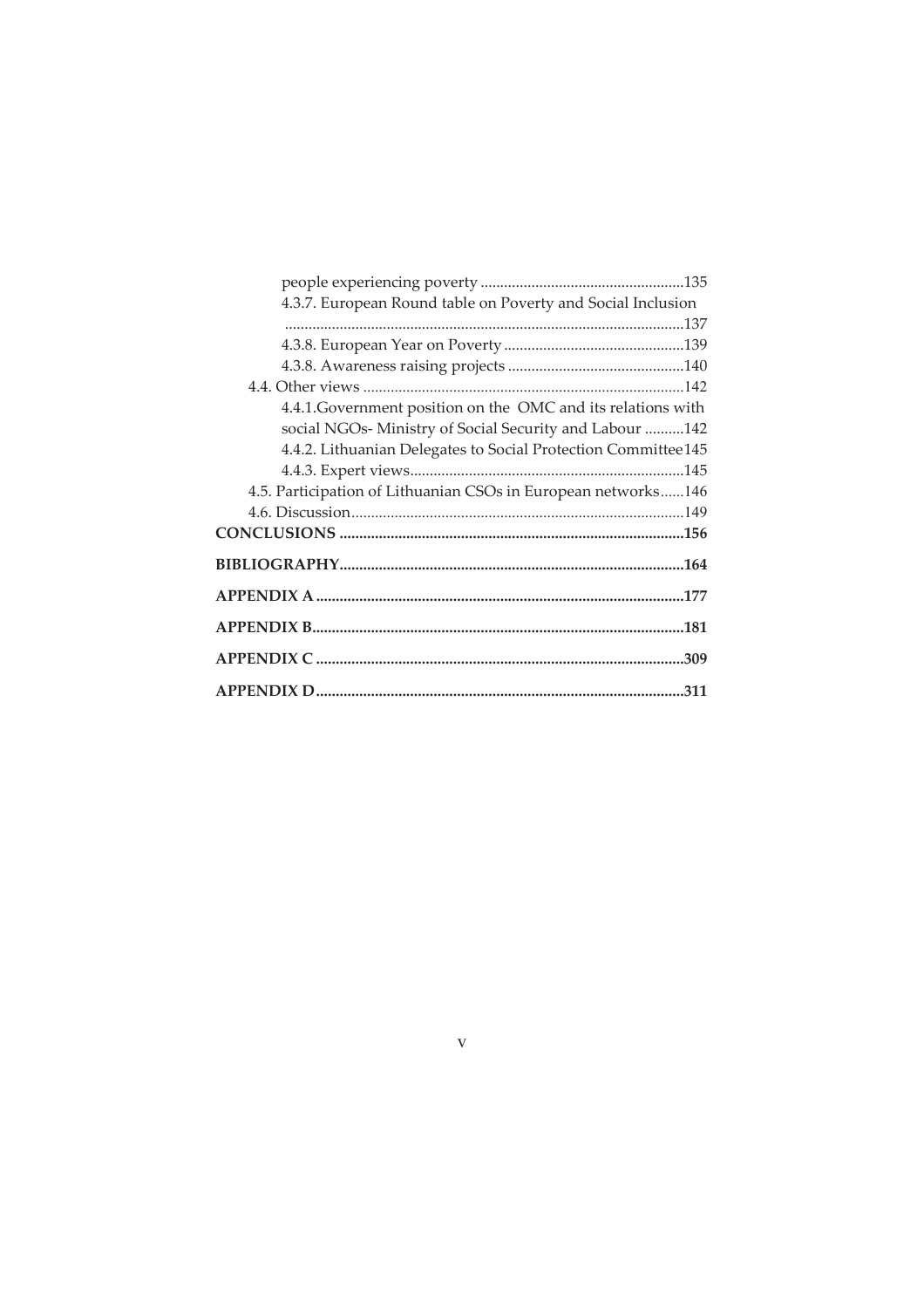#### **ACKNOWLEDGMENTS**

First of all I would like to thank Prof. Bruno Dente for accepting to be my supervisor, for providing realistic insights on the research process, and for helping me to complete this project. My special thanks go to Prof. Jonathan Zeitlin for his patience, advices, and assistance in overcoming obstacles during the research process. I would like to express special thanks to Dr. Antonio Masala, my tutor, for his support and encouragement.

Secondly, I would like to thank to all interviewees for their inputs to this project: Sian Jones, Freek Spinnewijn, Liz Gosme, Agata D'Addato, Simona Giarratano, Dovile Sakaliene, Henrika Varniene, Donatas Navickas, Sandra Stanyte, Jurate Matikoviene, Martinas Zaltauskas, Skirma Kondratas, Vaida Baranauskaite, Arunas Poviliunas, Rita Skrebiskiene, and Vaida Budzeviciene.

Thirdly, my special thanks go the whole teams of IMT Lucca; Institut Universitari d'Estudis Europeus (IUEE); and the Observatoire Social Européen (OSE) for making my work easier.

Finally, my warmest thanks go to my family, from which, I believe, I have inherited ambitious character, patience, and consistency in work; and to Puya, who has always supported me, and made me smile.

Aida Kisunaite, Vilnius, September, 2012.

vi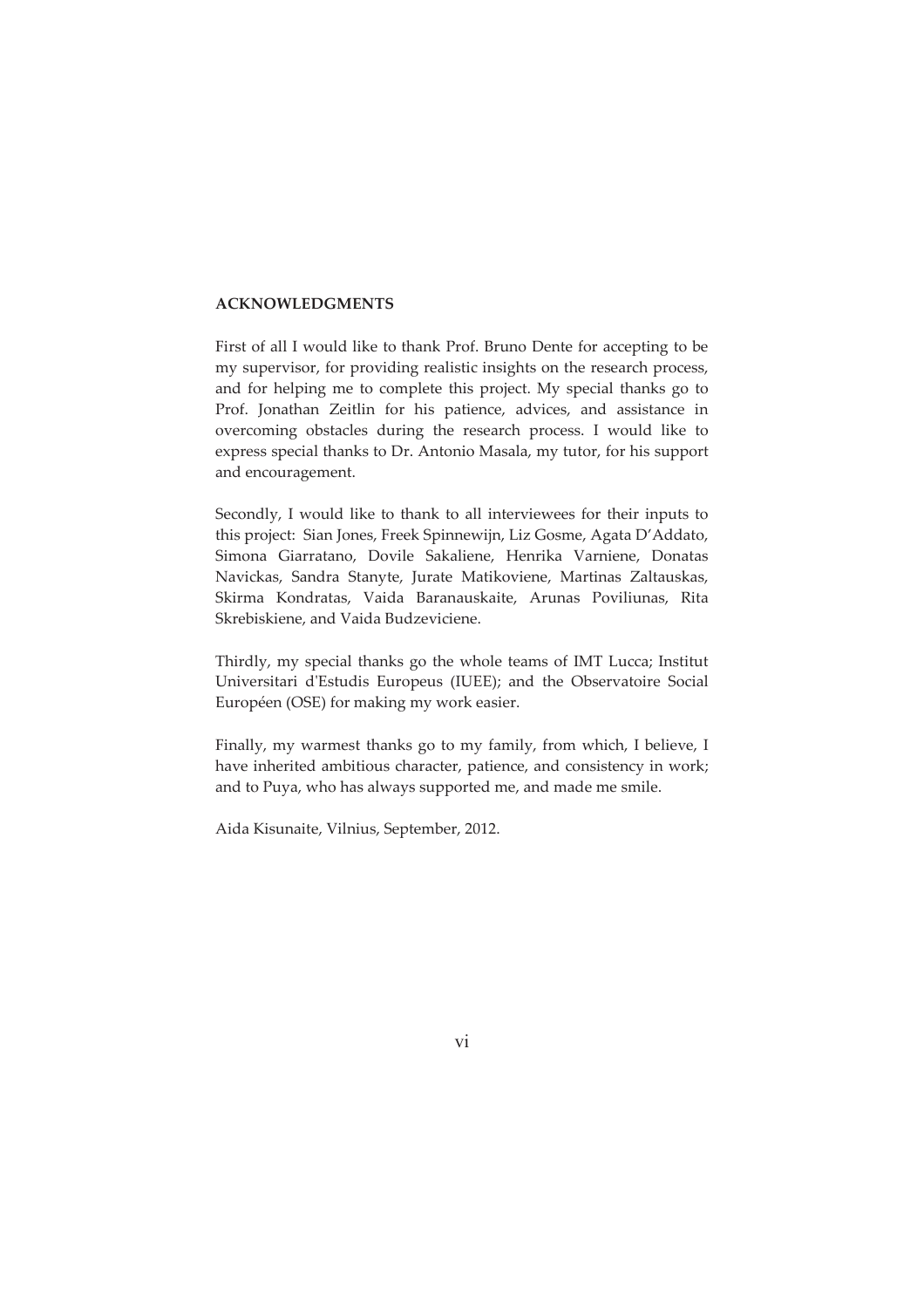## **LIST OF ABBREVIATIONS**

| <b>CSO</b>     | Civil society organisation                            |
|----------------|-------------------------------------------------------|
| <b>EAPN</b>    | European Anti Poverty Network                         |
| <b>EAPN</b>    | Lithuanian Anti-Poverty Network                       |
| Lithuania      |                                                       |
| <b>EDF</b>     | European Disability Forum                             |
| <b>FEANTSA</b> | European Federation of National Organisations Working |
|                | with the Homeless                                     |
| <b>HRMI</b>    | Human Rights Monitoring Institute                     |
| <b>LNF</b>     | Lithuanian Forum for Disabled                         |
| <b>NAP</b>     | National Action Plan                                  |
| <b>NAPincl</b> | National Action Plan on social inclusion              |
|                |                                                       |
| <b>NGOs</b>    | Non governmental Organisations                        |
| <b>NISC</b>    | Non-governmental Organisations Information and        |
|                | <b>Support Centre</b>                                 |
| <b>NRP</b>     | National Reform Program                               |
| <b>NSR</b>     | National Strategic Report                             |
| OMC            | Open method of coordination                           |
| <b>PPMI</b>    | Public Policy and Management Institute                |
| <b>SPC</b>     | <b>Social Protection Committee</b>                    |

 $vii$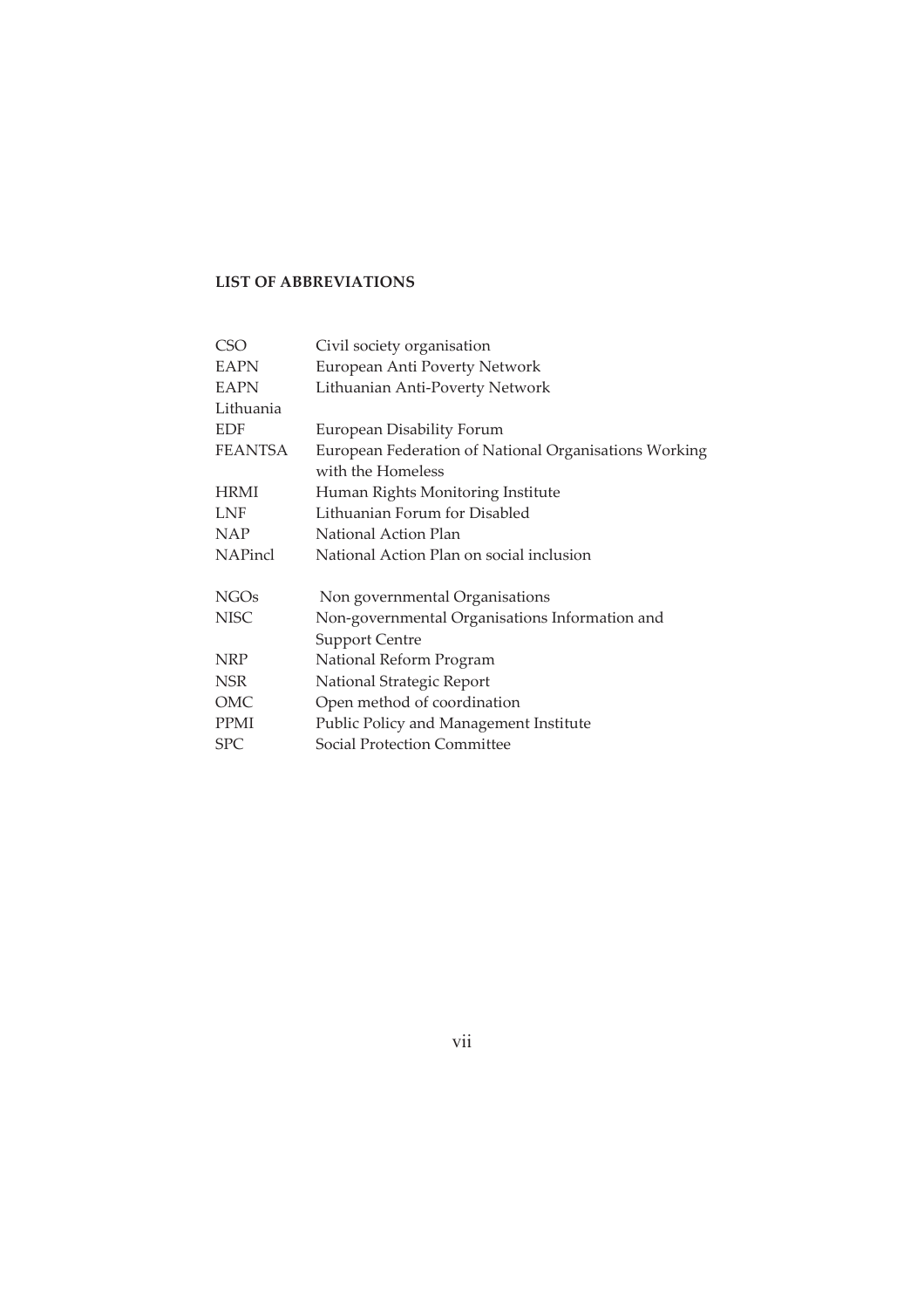#### **ABSTRACT**

Participation of civil society actors in the OMC process is one of dominant strands in current debate on the OMC. In this paper we aim to understand how social CSOs) participate in the OMC inclusion; how participation changes the original role of CSOs in European policy making; and what kind of interorganisational relations emerge between national and European CSOs. At the European level we study four European networks: EAPN, FEANTSA, Eurochild, and EDF. At the national level we analyse Lithuanian members of these European networks: EAPN Lithuania, Caritas Lithuania, HRMI, and LNF. Our analysis is based on data that we obtained from interviews. In the case of European networks we also use documentary analysis on the basis of the networks' publications on the OMC. Our findings suggest that participation of European networks in the OMC processes is not homogenous. The latter finding is an important factor in studying relations between European networks and national CSOs, and gives a background to question the validity of the hypothesis, which is present in the literature, that national CSOs' relations with European networks increase their mobilization around NAPs/NSR. In addition to that our findings shed light on difficulties that European networks face while participating in the OMC process, which apart from S. Kröger's attempts, were generally ignored in the literature. At the national level we do not find any procedural shifts regarding CSOs participation in Lithuania. However our research reveals some positive implications of participation in NAP/NSR process. Our study confirms that European networks' consultation and information providing role remains prevailing over collaboration and empowerment also in the OMC context. Meanwhile in the case of Lithuanian CSOs, there are signs that national OMC processes have created conditions for shaping more positive attitude on a governmental side, however they have not changed CSOs role essentially. Finally we find out that Lithuanian CSOs connection with European networks, as an important factor for mobilising them around NAPs, was only partially true for Lithuanian case. In general terms the OMC's contribution to Europeanise Lithuanian CSOs is limited. Our findings suggest that validity of statements regarding CSOs participation in the OMC in the 'old' member have limited applicability for the new member states such as Lithuania, and thus indicates a need for a new research strand on European governance-civil society relations in Central and Eastern Europe.

viii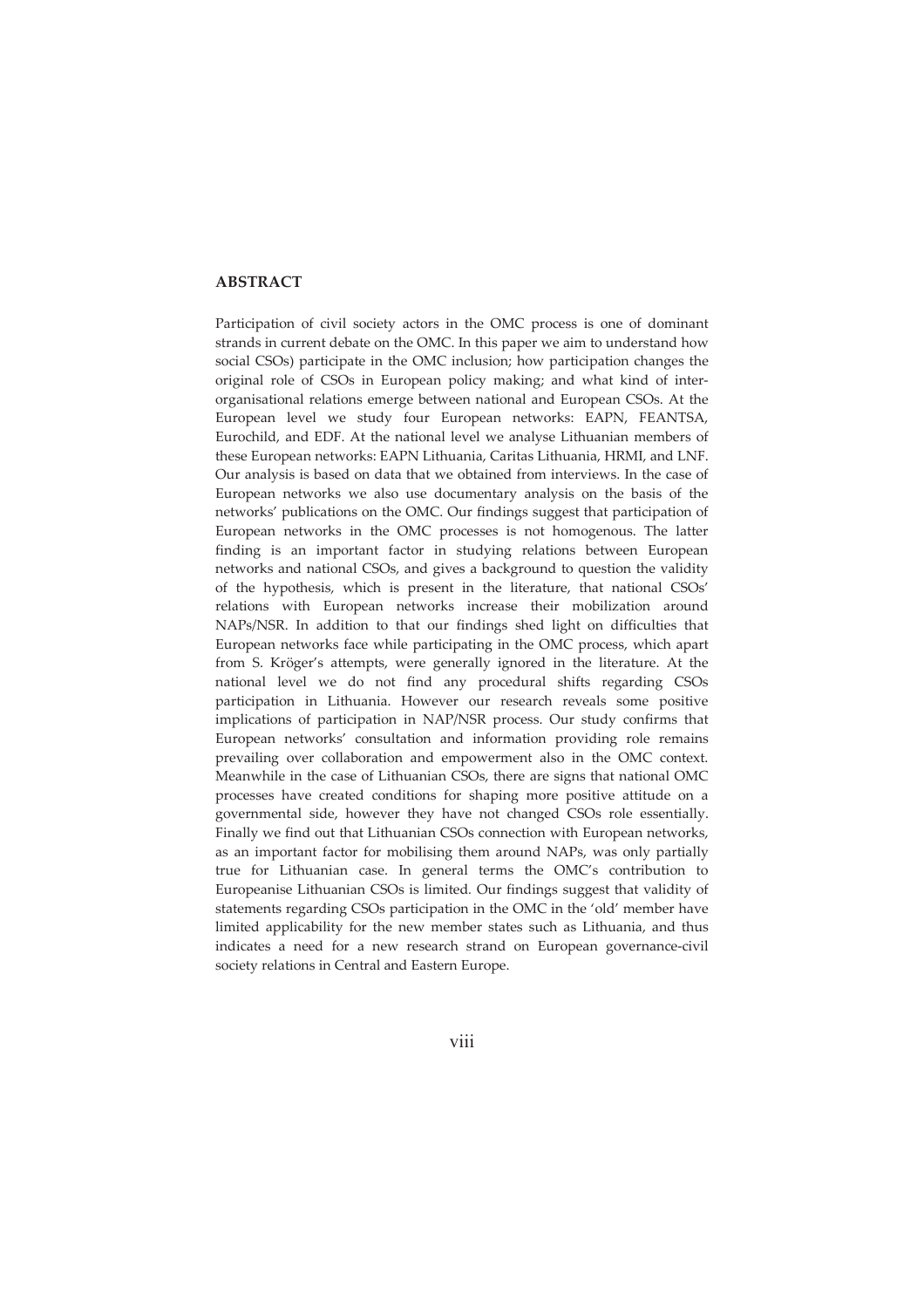#### **INTRODUCTION**

#### Contextual information and research gaps

OMC was introduced into European social policy making in 2000, and one of its distinguishing features is the emphasis on all relevant stakeholders involvement in policy making process at all levels of governance. CSOs, as one group of stakeholders, participation in the OMC requires particular attention for several reasons. First of all, participation of CSOs in the OMC process is related to the OMCs' democratic potential (D. Friedrich, 2006). Secondly, after the OMC's establishment in the field of social policy, participatory approach has been extended to other policy fields such as youth, education, and culture (European Commission, January 2012).

On the one hand literature on CSOs participation in the social OMC shows that European as well as national CSOs were using OMC as a political opportunity to make their voice heard. On the other hand studies point to the problematic aspects regarding CSOs participation such as apathetic governmental approach (EAPN, 2008d); and no regular CSOs inclusion patterns at both European and national levels (D. Friedrich, 2006; S. Kröger, 2007).

Despite the controversy about the OMC's impact on European and national CSOs participation we have learned from the literature that the relations between European networks and national CSOs in the OMC context is an important issue to study because not only OMC processes directly, but also their indirect effects might have consequences on CSOs participation. Three studies (C. De la Porte, 2007; INBAS, 2010, K. Armstrong, 2010) have claimed that mobilized social CSOs in the OMC inclusion are those CSOs, that have strong direct or indirect links with one more European umbrella organizations. Another effect was also noted in the literature. As D. Friedrich (2006:375-378) notes, the OMC process stimulated vertical cooperation between national federal umbrella organisations and

 $\mathbf{1}$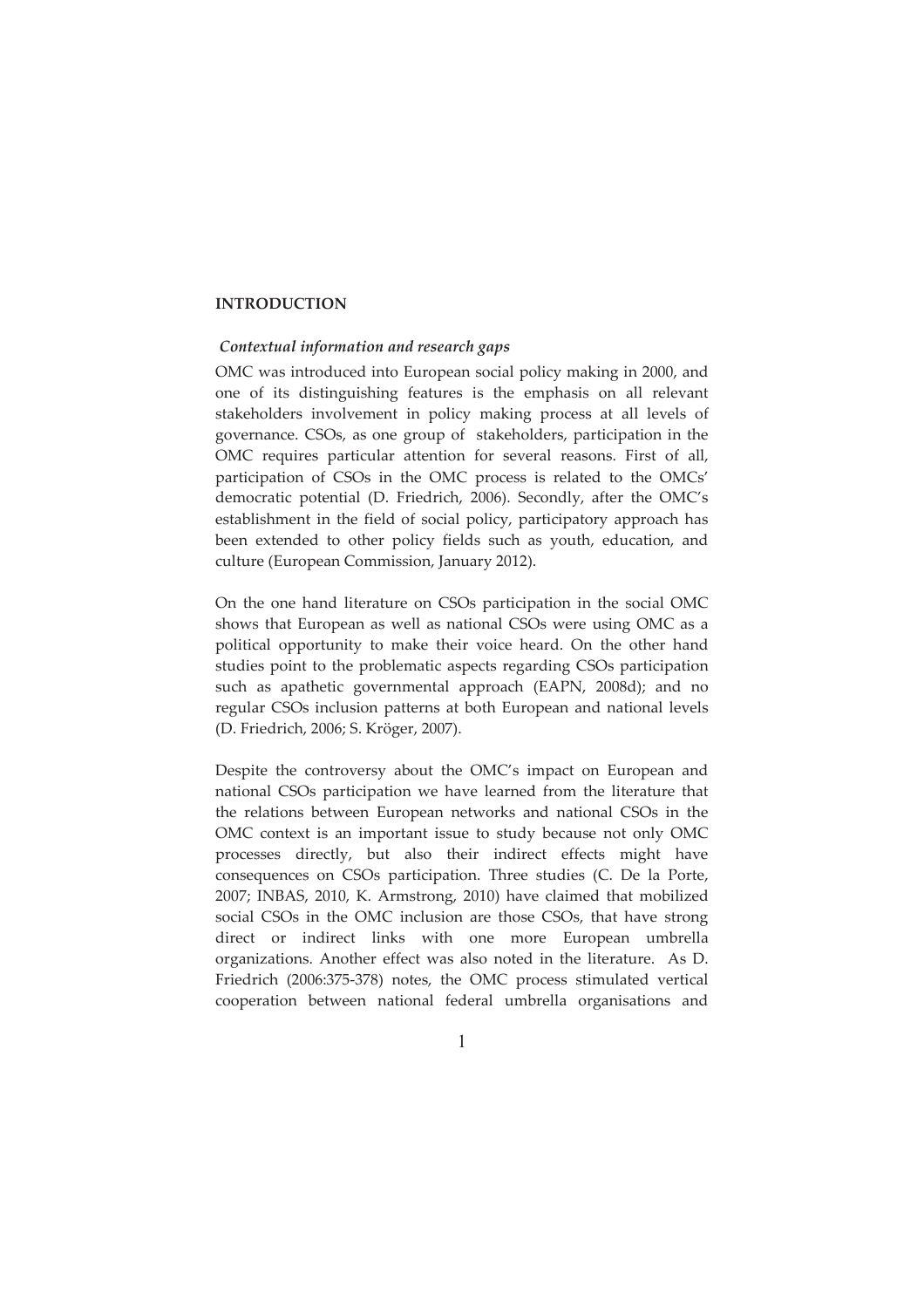European social umbrella NGOs such as EAPN.

We note three research gaps in the previous studies that deal with European networks' participation in the OMC. No in-depth comparative analysis has been done yet on how European networks participate in the OMC process. In addition to that such question as European networks relations with their national members in the OMC context, despite its acknowledgement to be a precondition for better national CSOs involvement, has never be studied in so far. Moreover a question of changes, that OMC may bring to CSOs activities in comparison to their previous role, has not been addressed in the literature.

#### Objectives and research questions

The overall aim of our project is to contribute to the academic debate on the OMC, and European governance-civil society relations. There are three main research strands present in the literature in relation to the OMC. The first strand focuses on the OMC as an innovative way of European policy making, and deals with the research questions such as functional and political origin of the OMC, its mechanisms and implementation (D. Friedrich, 2006:3). Meanwhile the second research theme  $\lq$ (...) is concerned with social policy and the OMC's possible contribution to Europe's social dimension. The third strand of discussion reflects normative expectations of both scholars and policymakers with regard to the OMC's democratic potential for the EU" (D. Friedrich, 2006:3). In the literature there is a view that linking governance with civil society constitutes a challenge for political and policy studies, and the relationship between the two terms  $\ell$ (...) remain under-researched, both in terms of normative basis and with respect to policy-making" (C. Ruzza, 2007b:140).

By analysing European and national social NGOs' participation in the OMC process we aim to contribute to the first and second strands of the academic discussion on the OMC, and European governance-civil society studies. For the purpose of our analysis we develop following

2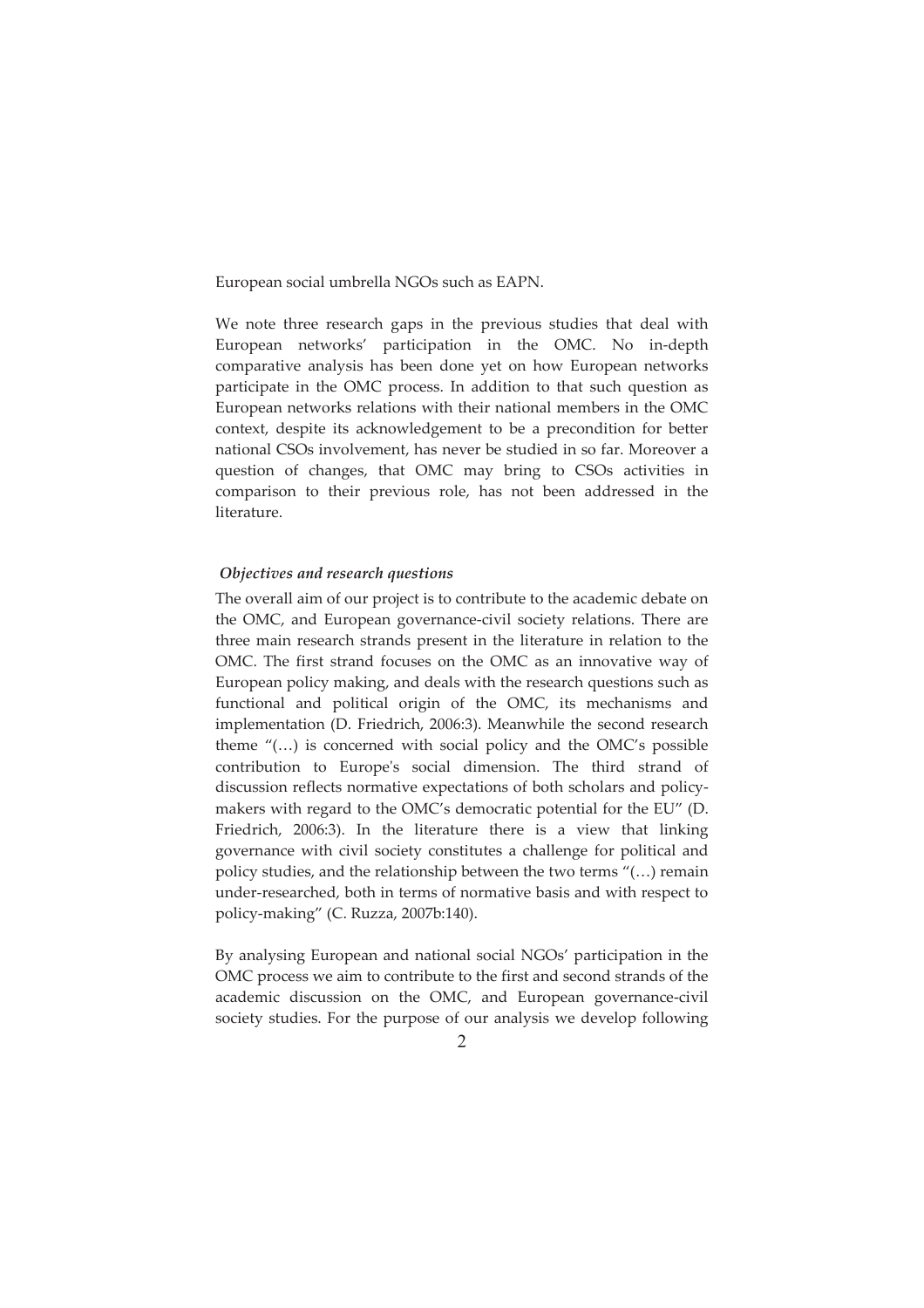research questions. As first we focus on understanding how do civil society organisations (CSOs) participate in the social OMC process? (RQ1). Subsequently, we aim to understand what participation of CSOs in the OMC reveals about the role of CSOs in the EU policy making in general? (RQ2). Finally we aim to examine how does participation of civil society organizations in the OMC contribute to the Europeanization process of social CSOs in Lithuania (RQ3)?

#### Methodology

For the achievement of our research objectives we choose to examine four European networks: EAPN, FEANTSA, Eurochild, and EDF. In addition to that we study national members of these organisations, and for this purpose we choose Lithuanian case. We study EAPN Lithuania, Caritas Lithuania - member of FEANTSA, HRMI- member of Eurochild, and LNF - member of European Disability Forum. We choose to focus on Lithuania following a "least likely case" logic for the OMC's influence.

At the European level we examine European networks' involvement in the OMC by applying documentary analysis and interpretation of interview results. At the national level we collect our data from interviews with CSOs, the Ministry of Social Security and Labour, national expert on social inclusion. We interpret our data by applying Europeanization and political opportunities approaches.

## **Structure**

We divide our research into four main chapters. In Chapter 1 we overview the literature on the OMC and CSOs participation. As first, we start from a general context and in the first subpart present general linkages between European governance and civil society. This is followed by an overview of the literature on the issue of participation in the OMC employment and OMC inclusion, which is divided according to European and national CSOs participation in the OMC processes, with a particular emphasis on the findings regarding the case of Lithuania. The first chapter ends with the two subchapters on